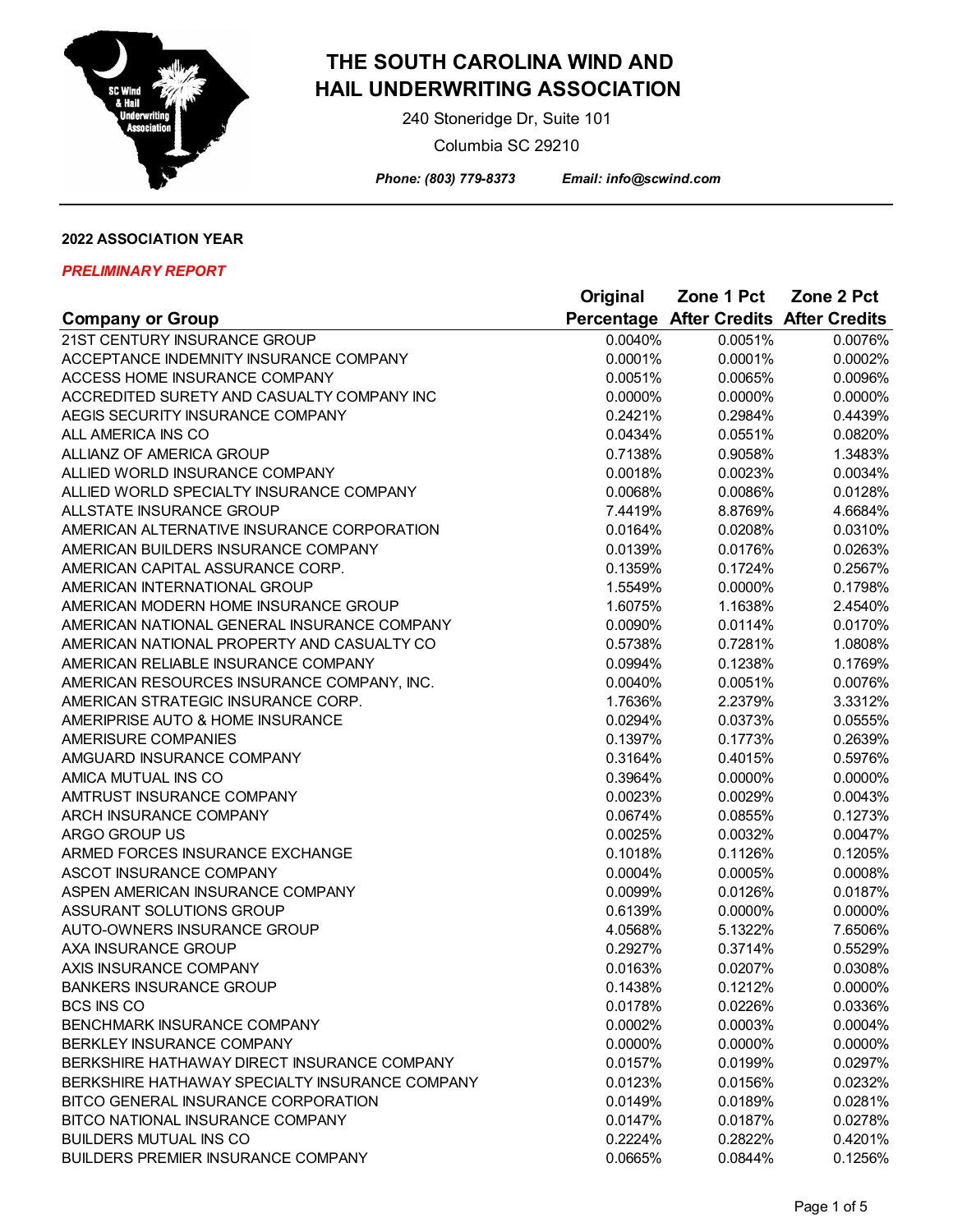

 240 Stoneridge Dr, Suite 101 Columbia SC 29210

 *Phone: (803) 779-8373 Email: info@scwind.com*

## **2022 ASSOCIATION YEAR**

|                                                    | Original | Zone 1 Pct                             | Zone 2 Pct |
|----------------------------------------------------|----------|----------------------------------------|------------|
| <b>Company or Group</b>                            |          | Percentage After Credits After Credits |            |
| C N A COMPANIES                                    | 0.4488%  | 0.5695%                                | 0.8477%    |
| CAPITOL INDEMNITY CORPORATION                      | 0.0026%  | 0.0033%                                | 0.0049%    |
| CENTAURI SPECIALTY INSURANCE HOLDINGS INC          | 0.2514%  | 0.0000%                                | 0.0000%    |
| CENTRAL MUTUAL INS CO                              | 0.2478%  | 0.2427%                                | 0.3818%    |
| CHUBB GROUP OF INSURANCE COMPANIES                 | 1.9040%  | 0.0000%                                | 0.1521%    |
| CHURCH MUTUAL INSURANCE COMPANY                    | 0.3590%  | 0.4555%                                | 0.6781%    |
| CINCINNATI CASUALTY COMPANY, THE                   | 0.0828%  | 0.1051%                                | 0.1564%    |
| CINCINNATI INDEMNITY COMPANY, THE                  | 0.0352%  | 0.0447%                                | 0.0665%    |
| <b>CINCINNATI INS COMPANY</b>                      | 0.9451%  | 0.8581%                                | 1.6684%    |
| CLEAR SPRING PROPERTY AND CASUALTY CO.             | 0.0028%  | 0.0036%                                | 0.0053%    |
| CM SELECT INSURANCE COMPANY                        | 0.0002%  | 0.0003%                                | 0.0004%    |
| COASTAL SELECT INSURANCE COMPANY                   | 0.3083%  | 0.0000%                                | 0.0000%    |
| COUNTRY INSURANCE & FINANCIAL SERVICES GROUP       | 0.0132%  | 0.0168%                                | 0.0249%    |
| <b>CRUM &amp; FORSTER GROUP</b>                    | 0.0567%  | 0.0719%                                | 0.1071%    |
| <b>CUMIS INS SOCIETY INC</b>                       | 0.0190%  | 0.0241%                                | 0.0359%    |
| DONEGAL MUTUAL INSURANCE COMPANY                   | 0.0161%  | 0.0204%                                | 0.0304%    |
| ELECTRIC INSURANCE COMPANY                         | 0.0533%  | 0.0000%                                | 0.0000%    |
| <b>EMC INSURANCE COMPANIES</b>                     | 0.1346%  | 0.1708%                                | 0.2542%    |
| ENDURANCE AMERICAN INSURANCE COMPANY               | 0.0000%  | 0.0000%                                | 0.0000%    |
| <b>EVEREST RE GROUP</b>                            | 0.0197%  | 0.0250%                                | 0.0372%    |
| FALLS LAKE NATIONAL INS. CO.                       | 0.0046%  | 0.0058%                                | 0.0087%    |
| FBALLIANCE INSURANCE COMPANY                       | 0.0910%  | 0.0000%                                | 0.0000%    |
| <b>FCCI INSURANCE GROUP</b>                        | 0.2725%  | 0.3444%                                | 0.4845%    |
| FEDERATED INSURANCE GROUP                          | 0.1968%  | 0.2497%                                | 0.3717%    |
| FEDERATED NATIONAL INSURANCE COMPANY               | 1.3867%  | 0.0000%                                | 0.0000%    |
| FEDERATED RURAL ELECTRIC INSURANCE EXCHANGE        | 0.0694%  | 0.0347%                                | 0.0057%    |
| FIRST ACCEPTANCE INSURANCE COMPANY INC             | 0.0051%  | 0.0065%                                | 0.0096%    |
| FIRST AMERICAN PROPERTY & CASUALTY INSURANCE CO.   | 0.0060%  | 0.0076%                                | 0.0113%    |
| FIRST MUTUAL INSURANCE COMPANY                     | 0.0005%  | 0.0006%                                | 0.0009%    |
| FIRST NONPROFIT INSURANCE COMPANY                  | 0.0003%  | 0.0004%                                | 0.0006%    |
| FIRST PROTECTIVE INSURANCE COMPANY                 | 1.2927%  | 0.0000%                                | 0.0000%    |
| FIRSTLINE NATIONAL INSURANCE COMPANY               | 0.0525%  | 0.0666%                                | 0.0992%    |
| FM GLOBAL INSURANCE COMPANIES                      | 0.8684%  | 0.9503%                                | 1.5443%    |
| FOREMOST INSURANCE GROUP                           | 3.0516%  | 3.8112%                                | 5.6235%    |
| FRANKENMUTH MUTUAL INSURANCE GROUP                 | 0.2748%  | 0.3475%                                | 0.5164%    |
| <b>GENERALI - U.S. BRANCH</b>                      | 0.0027%  | 0.0034%                                | 0.0051%    |
| <b>GLOBAL INDEMNITY GROUP</b>                      | 0.0097%  | 0.0123%                                | 0.0183%    |
| <b>GREAT AMERICAN INSURANCE GROUP</b>              | 0.0707%  | 0.0897%                                | 0.1335%    |
| GREENVILLE CASUALTY INSURANCE COMPANY, INC.        | 0.0001%  | 0.0001%                                | 0.0002%    |
| GUIDEONE ELITE INSURANCE COMPANY                   | 0.0253%  | 0.0321%                                | 0.0478%    |
| GUIDEONE MUTUAL INSURANCE COMPANY                  | 0.1171%  | 0.1486%                                | 0.2212%    |
| GUIDEONE SPECIALTY MUTUAL INSURANCE COMPANY        | 0.0158%  | 0.0200%                                | 0.0298%    |
| GULFSTREAM PROPERTY AND CASUALTY INSURANCE COMPANY | 0.3671%  | 0.4658%                                | 0.6934%    |
| HANOVER INSURANCE GROUP                            | 0.5860%  | 0.7436%                                | 1.1069%    |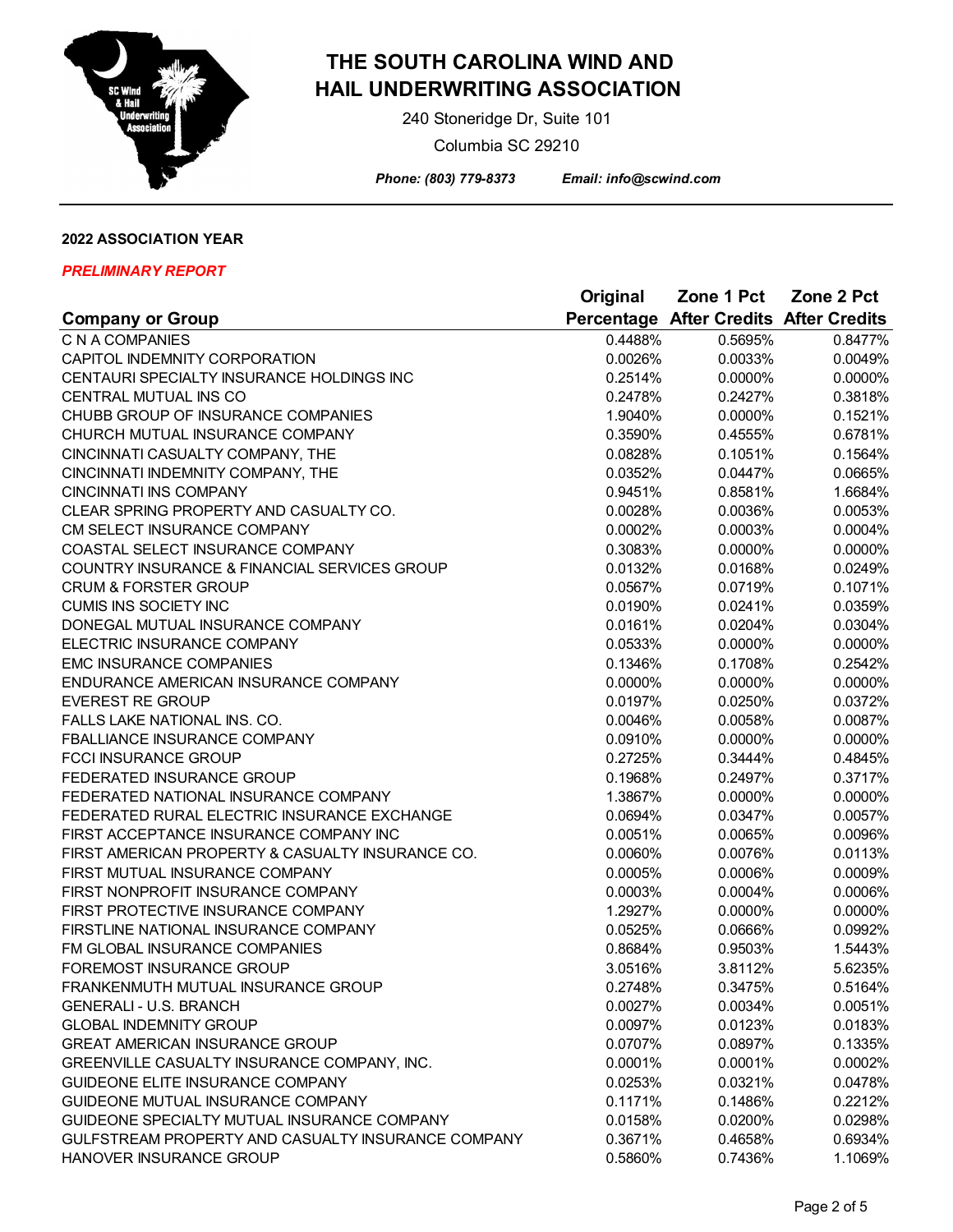

 240 Stoneridge Dr, Suite 101 Columbia SC 29210

 *Phone: (803) 779-8373 Email: info@scwind.com*

## **2022 ASSOCIATION YEAR**

|                                                                                      | Original           | Zone 1 Pct                             | Zone 2 Pct         |
|--------------------------------------------------------------------------------------|--------------------|----------------------------------------|--------------------|
| <b>Company or Group</b>                                                              |                    | Percentage After Credits After Credits |                    |
| HARCO NATIONAL INSURANCE COMPANY                                                     | 0.0235%            | 0.0298%                                | 0.0444%            |
| HARFORD MUTUAL INSURANCE COMPANY                                                     | 0.0329%            | 0.0417%                                | 0.0621%            |
| HARLEYSVILLE INSURANCE GROUP                                                         | 0.0995%            | 0.1263%                                | 0.1879%            |
| HARTFORD INSURANCE GROUP                                                             | 1.8853%            | 1.9049%                                | 0.6195%            |
| HAULERS INSURANCE COMPANY, INC.                                                      | 0.0055%            | 0.0070%                                | 0.0104%            |
| HDI GLOBAL INSURANCE COMPANY                                                         | 0.2315%            | 0.2938%                                | 0.4373%            |
| HERITAGE PROPERTY & CASUALTY INSURANCE COMPANY                                       | 0.8786%            | 1.1149%                                | 1.6596%            |
| HISCOX INSURANCE COMPANY INC                                                         | 0.0011%            | 0.0014%                                | 0.0021%            |
| HOMEOWNERS CHOICE PROPERTY & CASUALTY INS. CO., IN                                   | 0.0140%            | 0.0178%                                | 0.0264%            |
| HOMEOWNERS OF AMERICA INSURANCE COMPANY                                              | 0.7535%            | 0.0000%                                | 0.0000%            |
| HOMESITE INSURANCE COMPANY OF THE MIDWEST                                            | 1.2289%            | 1.4241%                                | 0.3703%            |
| HORACE MANN INSURANCE COMPANY                                                        | 0.2380%            | 0.3020%                                | 0.4277%            |
| HORACE MANN PROPERTY & CASUALTY INSURANCE CO.                                        | 0.1764%            | 0.2193%                                | 0.3167%            |
| HOUSING AUTHORITY PROPERTY INSURANCE, A MUTUAL COM                                   | 0.0018%            | 0.0023%                                | 0.0034%            |
| HOUSING ENTERPRISE INSURANCE COMPANY, INC.                                           | 0.0086%            | 0.0109%                                | 0.0162%            |
| HUDSON INSURANCE COMPANY                                                             | 0.0020%            | 0.0025%                                | 0.0038%            |
| IDS PROPERTY CASUALTY INSURANCE COMPANY                                              | 0.0858%            | 0.1046%                                | 0.1248%            |
| <b>IMPERIUM INSURANCE COMPANY</b>                                                    | 0.0007%            | 0.0009%                                | 0.0013%            |
| INDEPENDENT MUTUAL FIRE INSURANCE COMPANY                                            | 0.1043%            | 0.1324%                                | 0.1970%            |
| JEWELERS MUTUAL INS CO                                                               | 0.0100%            | 0.0000%                                | 0.0033%            |
| JOURNEY INSURANCE COMPANY                                                            | 0.0403%            | 0.0511%                                | 0.0761%            |
| KEMPER UNITRIN GROUP COMPANIES                                                       | 0.1056%            | 0.1340%                                | 0.1995%            |
| LIBERTY MUTUAL INSURANCE GROUP                                                       | 3.9049%            | 4.7822%                                | 6.3749%            |
| LIBERTY MUTUAL PERSONAL INS. CO.                                                     | 0.0001%            | 0.0001%                                | 0.0002%            |
| LIGHTHOUSE PROPERTY INSURANCE CORPORATION                                            | 0.6896%            | 0.0000%                                | 0.0000%            |
| <b>LITITZ MUTUAL INS CO</b>                                                          | 0.1269%            | 0.1610%                                | 0.2397%            |
| LYNDON SOUTHERN INSURANCE COMPANY                                                    | 0.0044%            | 0.0056%                                | 0.0083%            |
| MAG MUTUAL INSURANCE COMPANY                                                         | 0.0102%            | 0.0129%                                | 0.0193%            |
| MAIN STREET AMERICA ASSURANCE COMPANY                                                | 0.2229%            | 0.2828%                                | 0.4210%            |
| <b>MARKEL CORP</b>                                                                   | 0.2261%            | 0.2869%                                | 0.4271%            |
| MERASTAR INSURANCE COMPANY                                                           | 0.0044%            | 0.0056%                                | 0.0083%            |
| METROPOLITAN PROPERTY & CASUALTY INSURANCE GROUP                                     | 0.2571%            | 0.1465%                                | 0.0000%            |
| MIDVALE INDEMNITY COMPANY                                                            | 0.0083%            | 0.0105%                                | 0.0157%            |
| MILFORD CASUALTY INSURANCE CO.                                                       | 0.0003%            | 0.0004%                                | 0.0006%            |
| MITSUI SUMITOMO INSURANCE GROUP                                                      | 0.0594%            | 0.0754%                                | 0.1122%            |
| MOTORISTS COMMERCIAL MUTUAL INS CO                                                   | 0.3461%            | 0.4392%                                | 0.6537%            |
| NATIONAL AMERICAN INS CO                                                             | 0.0001%            | 0.0001%                                | 0.0002%            |
| NATIONAL BUILDERS INSURANCE COMPANY                                                  | 0.0040%            | 0.0051%                                | 0.0076%            |
| NATIONAL FIRE & INDEMNITY EXCHANGE                                                   | 0.0030%            |                                        |                    |
| NATIONAL GENERAL INSURANCE GROUP                                                     | 0.1052%            | 0.0038%<br>0.1311%                     | 0.0057%<br>0.1984% |
|                                                                                      |                    |                                        |                    |
| NATIONAL INTERSTATE INSURANCE COMPANY<br>NATIONAL SECURITY FIRE AND CASUALTY COMPANY | 0.0003%<br>0.3229% | 0.0004%                                | 0.0006%            |
| NATIONWIDE INSURANCE GROUP                                                           |                    | 0.3504%                                | 0.4207%            |
|                                                                                      | 3.7485%            | 4.3902%                                | 4.6407%            |
| NAVIGATORS INSURANCE COMPANY                                                         | 0.0042%            | 0.0053%                                | 0.0079%            |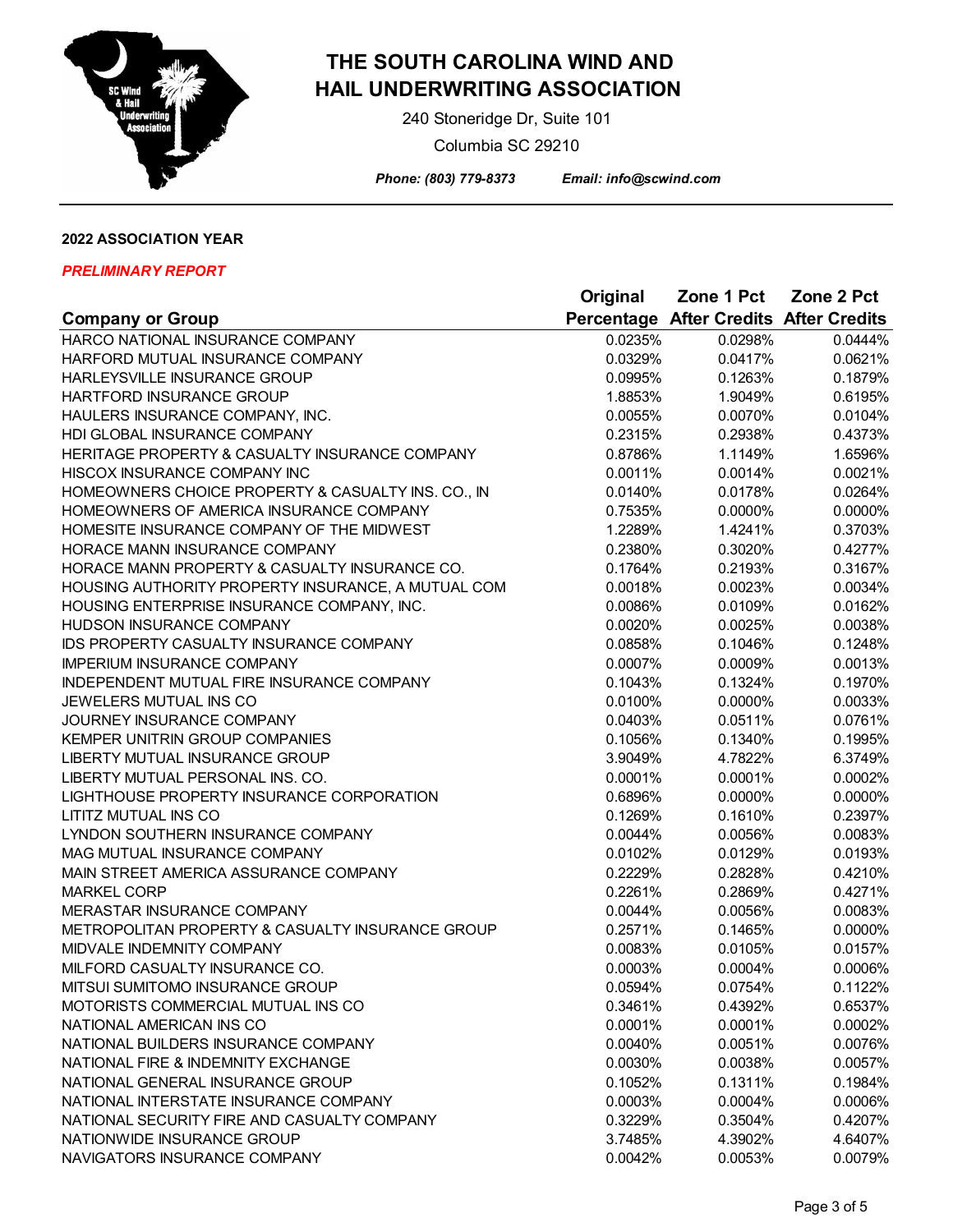

 240 Stoneridge Dr, Suite 101 Columbia SC 29210

 *Phone: (803) 779-8373 Email: info@scwind.com*

## **2022 ASSOCIATION YEAR**

|                                                         | Original | Zone 1 Pct                             | Zone 2 Pct |
|---------------------------------------------------------|----------|----------------------------------------|------------|
| <b>Company or Group</b>                                 |          | Percentage After Credits After Credits |            |
| NEW YORK MARINE AND GENERAL INSURANCE COMPANY           | 0.0601%  | 0.0763%                                | 0.1135%    |
| <b>NGM INSURANCE COMPANY</b>                            | 0.1998%  | 0.2535%                                | 0.3774%    |
| NORTH AMERICAN ELITE INSURANCE COMPANY                  | 0.0618%  | 0.0784%                                | 0.1167%    |
| NORTH AMERICAN SPECIALTY INSURANCE COMPANY              | 0.0050%  | 0.0063%                                | 0.0094%    |
| OCCIDENTAL FIRE AND CASUALTY CO OF NC                   | 0.9082%  | 0.0000%                                | 0.0000%    |
| OCEAN HARBOR CASUALTY INSURANCE COMPANY                 | 0.1252%  | 0.1293%                                | 0.1465%    |
| ONE BEACON INSURANCE GROUP                              | 0.0031%  | 0.0039%                                | 0.0059%    |
| PALOMAR SPECIALTY INSURANCE COMPANY                     | 0.3822%  | 0.1816%                                | 0.6120%    |
| PENN NATIONAL INSURANCE GROUP                           | 0.2916%  | 0.3700%                                | 0.5508%    |
| PENNSYLVANIA LUMBERMENS MUTUAL INS CO                   | 0.1389%  | 0.1763%                                | 0.2624%    |
| PHARMACISTS MUTUAL INSURANCE COMPANY                    | 0.0231%  | 0.0000%                                | 0.0030%    |
| PHENIX MUTUAL FIRE INSURANCE COMPANY                    | 0.0271%  | 0.0000%                                | 0.0392%    |
| PHILADELPHIA INDEMNITY INSURANCE COMPANY                | 0.5839%  | 0.7409%                                | 1.1029%    |
| PMA INSURANCE GROUP                                     | 0.0259%  | 0.0329%                                | 0.0489%    |
| PRIVILEGE UNDERWRITERS RECIPROCAL EXCHANGE              | 1.2926%  | 1.6402%                                | 2.4415%    |
| <b>PROGRESSIVE INSURANCE GROUP</b>                      | 0.0074%  | 0.0094%                                | 0.0140%    |
| <b>QBE INSURANCE GROUP</b>                              | 0.3404%  | 0.4319%                                | 0.6430%    |
| RLI INSURANCE COMPANY                                   | 0.0074%  | 0.0094%                                | 0.0132%    |
| RSUI INDEMNITY COMPANY                                  | 0.2901%  | 0.3681%                                | 0.5480%    |
| RURAL TRUST INSURANCE COMPANY                           | 0.0372%  | 0.0472%                                | 0.0703%    |
| SAFE HARBOR INSURANCE COMPANY                           | 0.0274%  | 0.0000%                                | 0.0000%    |
| SAMSUNG FIRE & MARINE MANAGEMENT CORP                   | 0.0220%  | 0.0279%                                | 0.0416%    |
| SECURITY NATIONAL INSURANCE COMPANY                     | 0.0019%  | 0.0024%                                | 0.0036%    |
| SELECTIVE INSURANCE GROUP                               | 0.9535%  | 0.9831%                                | 1.1045%    |
| SENECA INSURANCE COMPANY, INC.                          | 0.0646%  | 0.0820%                                | 0.1220%    |
| <b>SENTRY INSURANCE GROUP</b>                           | 0.1107%  | 0.1400%                                | 0.2080%    |
| SERVICE INSURANCE COMPANY                               | 0.4495%  | 0.0000%                                | 0.0000%    |
| SOMPO AMERICA INSURANCE COMPANY                         | 0.1210%  | 0.1535%                                | 0.2286%    |
| SOUTH CAROLINA FARM BUREAU MUTUAL INSURANCE COMPANY GR( | 2.4804%  | 3.1064%                                | 4.4744%    |
| SOUTHERN FIDELITY INSURANCE COMPANY                     | 1.8770%  | 2.3818%                                | 3.5454%    |
| SOUTHERN INSURANCE COMPANY OF VIRGINIA                  | 0.0127%  | 0.0161%                                | 0.0240%    |
| SOUTHERN MUTUAL INSURANCE COMPANY                       | 0.0143%  | 0.0181%                                | 0.0270%    |
| SOUTHERN STATES INSURANCE EXCHANGE                      | 0.0107%  | 0.0136%                                | 0.0202%    |
| SOUTHERN TRUST INSURANCE COMPANY                        | 0.0775%  | 0.0983%                                | 0.1464%    |
| SPINNAKER INSURANCE COMPANY                             | 0.2352%  | 0.1245%                                | 0.2562%    |
| ST JOHNS INSURANCE COMPANY                              | 0.6820%  | 0.0000%                                | 0.0000%    |
| STAR INSURANCE COMPANY                                  | 0.0037%  | 0.0047%                                | 0.0070%    |
| STARR INDEMNITY AND LIABILITY COMPANY                   | 0.0005%  | 0.0006%                                | 0.0009%    |
| STARSTONE NATIONAL INSURANCE COMPANY                    | 0.0000%  | 0.0000%                                | 0.0000%    |
| STATE AUTO INSURANCE GROUP                              | 1.0386%  | 1.2966%                                | 1.8957%    |
| STATE FARM FIRE AND CASUALTY CO                         | 15.8872% | 14.2968%                               | 0.0000%    |
| STATE NATIONAL COMPANIES                                | 0.0042%  | 0.0053%                                | 0.0079%    |
| STILLWATER INSURANCE COMPANY                            | 0.1873%  | 0.2377%                                | 0.3538%    |
| STILLWATER PROPERTY AND CASUALTY INSURANCE COMPANY      | 0.0283%  | 0.0359%                                | 0.0535%    |